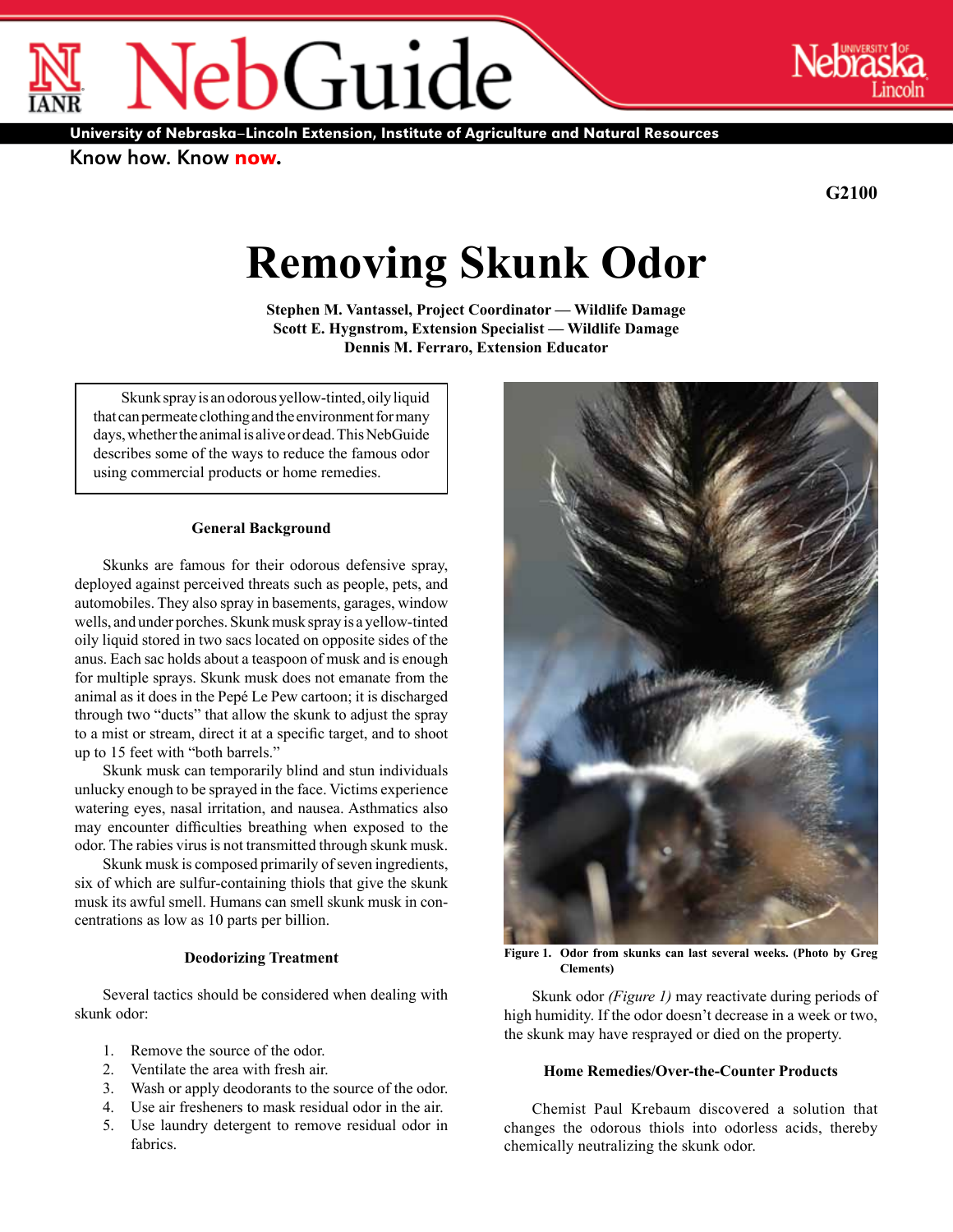The formula is:

- 1 quart of 3 percent hydrogen peroxide (fresh bottle),
- ¼ cup of baking soda (sodium bicarbonate), and
- 1-2 teaspoons of liquid dish soap.

Ingredients must be mixed in an open container and used immediately. Never mix the ingredients in advance because oxygen released from the solution may cause a closed container to explode. The solution can be used on people or pets; avoid splashing the product in the eyes or mouth. Allow the solution to remain in hair for five minutes before rinsing with water. Repeat as needed. Avoid using this solution directly on clothing as it may discolor the fabric. Add the mixture to the wash during the wash cycle to dilute it.

Never overlook the simple act of taking a shower and washing clothes to mitigate skunk odor. Time and air eventually will remove odors from items. Any cleaning fluid or household chlorine bleach also can be used to remove skunk odor from fabrics. Use these products in separate steps not together. Test cleansers first on an inconspicuous portion of the fabric before applying to the entire fabric. Soap and water can be used to dissolve the oils in the skunk spray to help remove it from fabrics and other surfaces. Wash laundry items a second time, then hang dry, preferably outdoors. Do not put them in the clothes dryer. Be sure to follow any directions that are specific to washing a particular fabric.

For clothing that cannot be washed or dry-cleaned, such as shoes, suspend them outdoors, allowing fresh air to carry away the volatile thiols. The odor will decrease over time, provided the material is not re-exposed to skunk musk.

For wood or concrete surfaces, mix one cup of bleach to one gallon of water. This method should be used only on the spot where the skunk sprayed. Be aware that bleach may stain surfaces.

A variety of odor control products are available in area stores, including Skunk-Off®, Odor-Mute®, Nature's Miracle Skunk Odor Remover®, and Earth Friendly Products®. Homeowners also may find the following products helpful in deodorizing their property. With any product, always abide by label instructions.

# **Professional Products**

The following items have good reputations for successfully mitigating odors, particularly in difficult situations. They are more costly, and we caution readers to consider over-the-counter remedies (particularly Krebaum's formula) before trying these products.

**Neutroleum Alpha®** masks skunk odor with a smell described as "minty." Use it directly on surfaces. It also can be used as an air deodorizer by suspending napkins that have been dipped in the product. One application usually is sufficient. Consumers have reported that Neutroleum Alpha also can be used to deodorize washable items at a rate of one ounce per two gallons of warm water. Neutroleum Alpha has toxic and irritating properties. Use the product in well-ventilated areas and avoid direct contact with skin and mucous membranes. Wear chemically resistant gloves (vinyl if allergic to latex) when mixing the solution. The product dissolves best in warm water. Use only freshly made solutions and dispose of any leftover product according to the guidelines on the label. Unmixed Neutroleum Alpha must be stored in a cool, dark environment to prevent fire hazards. Neutroleum Alpha can be ordered from the Pocatello Supply Depot (U.S. Department of Agriculture — Wildlife Services) in Idaho (208) 236-6920.

**Freshwave®** is the retail name of the industrial deodorant known as Ecosorb®. Freshwave captures malodorous compounds and chemically neutralizes them. It can be sprayed on affected surfaces and repeated as needed. Freshwave does have a slight odor that has been described as "tea tree" in nature. For lingering odors in a room, pour the product in a wide-mouthed jar and allow it to spread into the air. Use a fan to hasten the process. Freshwave also is available as a gel or candle for slow dispersal. Use appropriate fire precautions with candles. Freshwave, being comprised of plant oils, has few safety warnings, but avoid splashing product in the eyes. Freshwave® is available at the company's website *fresh-wave.com/*. Ecosorb can be purchased from the Pocatello Supply Depot (U.S. Department of Agriculture — Wildlife Services) in Idaho (208) 236-6920.

**Epoleon®** manufactures a number of odor-neutralizing products suitable for skunk deodorizing. **N-100** has received good reviews for its ability to neutralize skunk odor. Epoleon is a water-based neutralizer of organic odors. It has no scent. Epoleon N-100 is sold as a concentrate and must be diluted in water before use. The manufacturer suggests a ratio of 1 part Epoleon to 20 parts water, up to a 1-5 ratio, depending on need. The diluted chemical then can be sprayed or atomized. The product will leave a slight residue as the water evaporates. Wipe down surfaces with fresh water following use. Use Gel-500 for use in enclosed spaces with no airflow. For a stain-free treatment, consider Epoleon NnZ. Simply wipe down surfaces with a wet towel to gather up any remaining product. The chemical has a very slight odor. Epoleon can be used in a variety of settings, except where food is prepared. Epoleon products, including a premixed, ready-to-use product in a spray bottle called PC-300, can be purchased from the manufacturer at *epoleon.com* or (800) 376-5366**.**

**Nisus® Bac-Azap®** is a commercial grade deodorizer that combines alcohols, enzymes, bacteria, and a fragrance to encapsulate, degrade, and cover organic odors. The product can deodorize a variety of surfaces, including those contaminated with dead animals. Bac-Azap also can be applied in various strengths and in various ways, including directly, diluted, foam, and fog. Do not apply the product in areas where it might contact food or food preparation surfaces. To learn more about the product, contact the company at *nisuscorp.com/* or (800) 264-0870.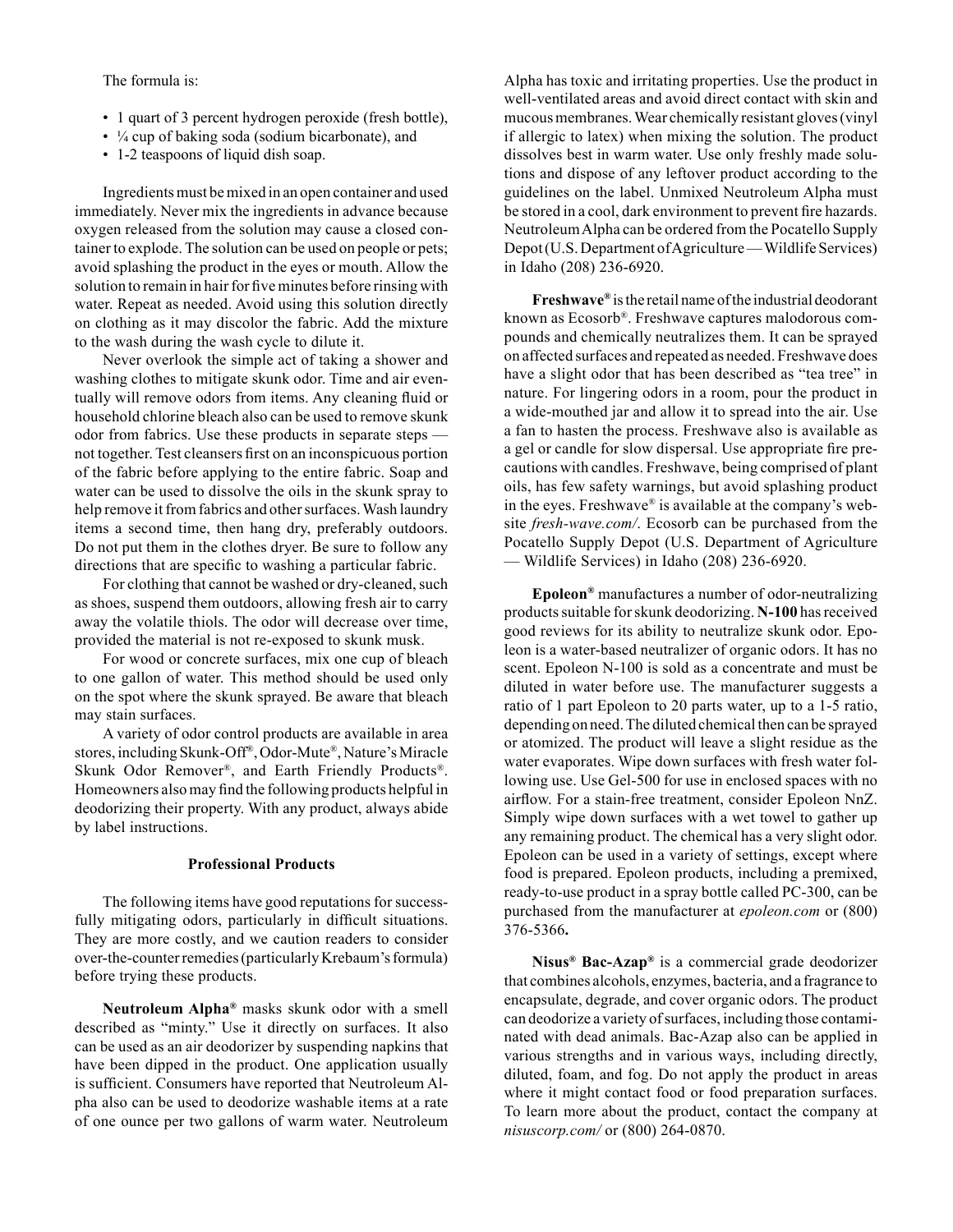#### **Removing Dead Skunks**

Skunk odor typically declines in intensity over several weeks. If the odor does not decline and actually gets stronger, it is likely that skunks are living or may have died on the property. Please note that periods of high humidity will make skunk odor "reappear" or seem stronger even when no new sprays occur. In addition, skunks don't repeatedly spray walls. Frequent occurrences of skunk sprays on one's property suggest a family of skunks have taken up residence, especially during spring or during the February-March breeding season. If a faint odor of skunk persists in the home after a few deodorizing treatments, check the furnace/air conditioner air filter as it will need to be replaced if it has been contaminated with skunk odor.

The presence of skunk odor followed by a substantial increase in odor level and persistence indicates that a skunk has died on the property. Inspect decks, sheds, window wells, and other covered areas where skunks might reside. Fiber optic scopes can be helpful in finding the skunk under low decks.

Removal of the skunk carcass is necessary to rapidly reduce the odor. Since rabies remains infectious until the skunk is thoroughly decomposed, it is essential to protect yourself with gloves (latex or vinyl inside of leather working gloves), a long-sleeve shirt and pants, and eye protection. A simple dust mask is strongly recommended to prevent any contaminated material from entering one's mouth. Use a shovel to scoop up skunk remains. Remove some soil around the skunk and a few inches below the skunk. Place materials in heavy-duty trash bag, double bag, and dispose according to local regulations.

Spray the location with a deodorant of your choosing. If the skunk died in a location where human or animal contact is likely (e.g. indoors), then it may be advisable to sanitize the location to reduce the chances of infection. Understand that no single disinfectant kills every potentially hazardous organism. When applying disinfectants be aware that many disinfectants can contaminate water supplies and harm people if misused. The following are some products suitable for reducing infectious organisms at a location. For best results, remove as much of the organic material as possible before treatment.

**Bleach.** Spraying the area (wetting only) where the skunk was found with a bleach solution (10 percent bleach with 90 percent water) will kill a variety of organisms, including the rabies virus.

**Nisus® DSV™** is a commercial sanitizer used to disinfect surfaces of a variety of organisms, including various strains of fungi, bacteria, and viruses. It also has some deodorizing capabilities, but this is a secondary quality. The label allows it to be used in many settings. Applicators must wear goggles, rubber gloves, and protective clothing. To learn more about the product contact the company at *nisuscorp.com/* or (800) 264-0870.

#### **Electric Foggers/Atomist Sprayers**

Sometimes skunk odor is so dispersed that fogging a deodorant is necessary to cover a large area. Atomizers, by

converting the deodorant solution into fine mists, provide two key advantages for odor control over hand-pump sprayers. First, atomizer small droplets stay airborne longer, thereby circulating throughout the treatment area. The tiny nooks and crannies present in basements and crawl spaces can be completely treated by exploiting natural air movements. Second, smaller droplets enable the deodorant to be more efficient so that less product is needed to achieve desired results. As a rule of thumb, 16 ounces of neutralizing deodorant solution, atomized with a droplet size of 15 microns, can deodorize a 1,500-square-foot residence.

Several foggers are available (*Figure 2*). Consider the following to determine the type that will best suit your needs.

- 1. Portability Evaluate the weight, balance, and power source.
- 2. Versatility Use a flexible spray hose to direct the fog to different areas of the room.
- 3. Cost Foggers can be rented or purchased for less than \$100.



**Figure 2. Fog Master Junior. (Photo by Wildlife Control Supplies, LLC)** 

#### **Deodorizing Techniques to Avoid**

- 1. Ozone generators sometimes are marketed as having deodorizing abilities. Studies have raised significant questions regarding their safety and effectiveness.
- 2. Ion generators or ionizers dispense negatively or positively charged ions into the air to encourage odor-laden dust particles to cluster and fall to the ground. Research has shown that high efficiency particle filters do a better job at removing dust from the air.
- 3. Never mix deodorants with other chemicals or products unless label directions specifically permit it.